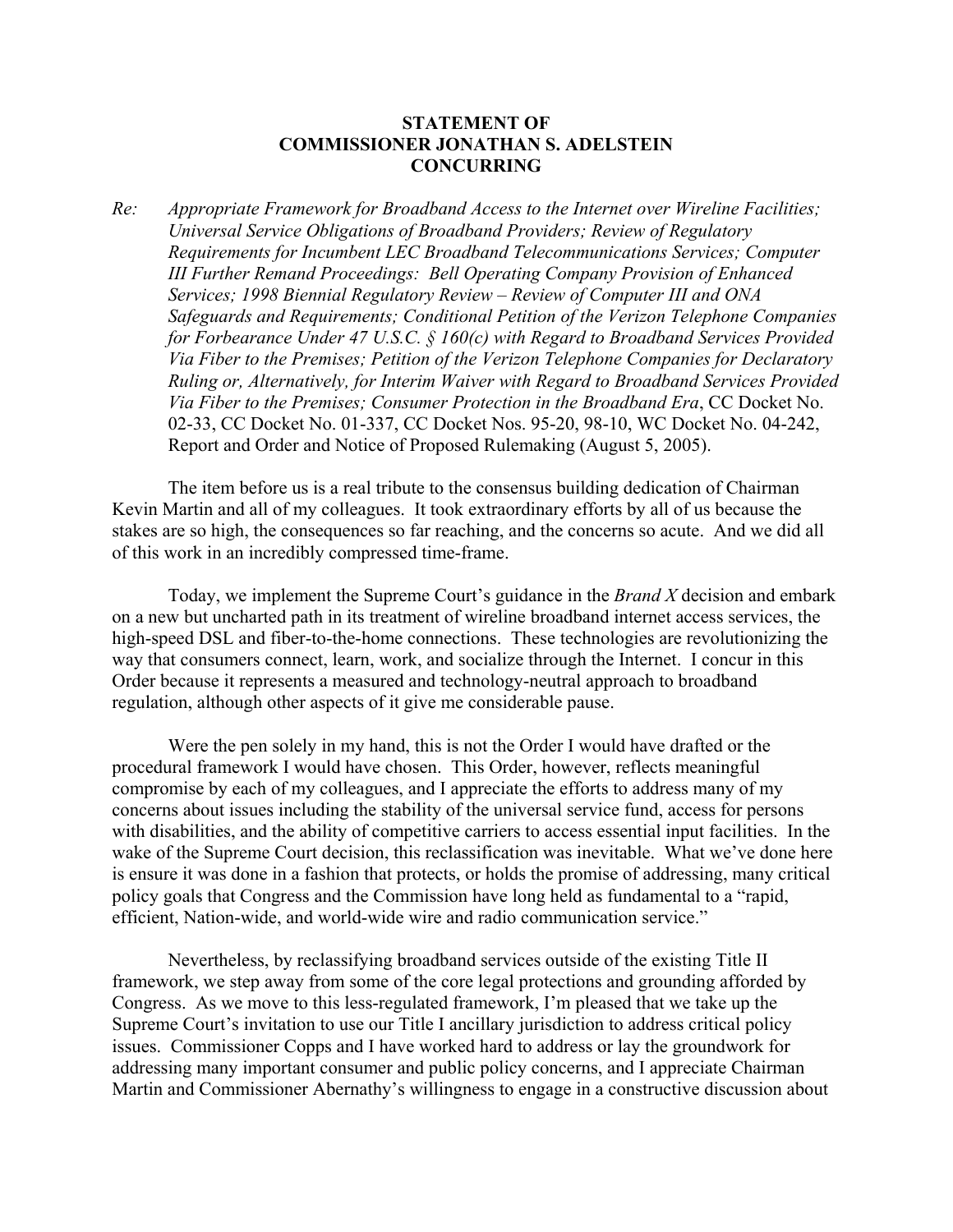a technology-neutral framework for policy in the broadband age. I'm particularly pleased that recent changes to this Order reiterate our commitment to access for persons with disabilities and consumer protection, and provide for meaningful provisions to address the needs of carriers serving Rural America. I'm also pleased that we adopt a companion Order applying the Communications Assistance for Law Enforcement Act (CALEA) to facilities-based broadband Internet access providers and providers of interconnected VoIP services. Finally, we adopt concurrently a companion Policy Statement that articulates a core set of principles for consumers' access to broadband and the Internet. Collectively, these provisions are essential for my support of this item.

We undertake this proceeding against the backdrop of the *Brand X* decision, in which the Supreme Court upheld the FCC's earlier determination that cable modem broadband services may be classified as information services, rather than as traditional telecommunications services. By doing so, the FCC defined these cable broadband services out of Title II of the Act, which applies to common carrier offerings. I was not at the Commission when this reclassification approach was first proposed, but the approach has always given me some grounds for real concern. It also gave a significant and articulate minority of the Supreme Court grounds for questioning whether the Commission had fundamentally misinterpreted the Communications Act. The Act's structure and numerous references to "advanced telecommunications services" seemed to counsel for a less draconian approach. But, my reservations notwithstanding, the Supreme Court majority upheld the reclassification and we must respond to this changed landscape.

In fact, there is much to be said for a measured regulatory approach for broadband services. The applications that can ride over broadband services are bringing increased educational, economic, health, and social opportunities for consumers. I'm increasingly convinced that our global economic success will also be shaped by our commitment to ubiquitous advanced communications networks. Our challenge is to create an environment in which providers can invest in their networks and compete, application and content providers can innovate and reach consumers, and we can all maintain the core policy goals that we've worked hard to achieve.

This Order acknowledges that the marketplace and technology of today's broadband Internet access services are markedly different from those that existed three decades ago, when most of the Computer Inquiries' requirements were first adopted. Although we adopt this new regulatory approach with the blessing of the Supreme Court, many of the implications for consumers are largely yet undefined. To some degree, we ask consumers to take a leap of faith based on our predictive judgment about the development of competition in an emerging and very fluid broadband marketplace.

It remains unclear whether the approach we have taken thus far has been a success. Not all consumers have a choice between affordable broadband providers, and Americans continue to pay relatively high prices for relatively limited bandwidth. As we move forward, I am pleased that the Commission adopts a one-year transition for independent ISPs and encourages parties to engage in prompt negotiations to facilitate the transition process. While this is helpful, we have a lot more work to do to establish a coherent national broadband policy that signifies the level of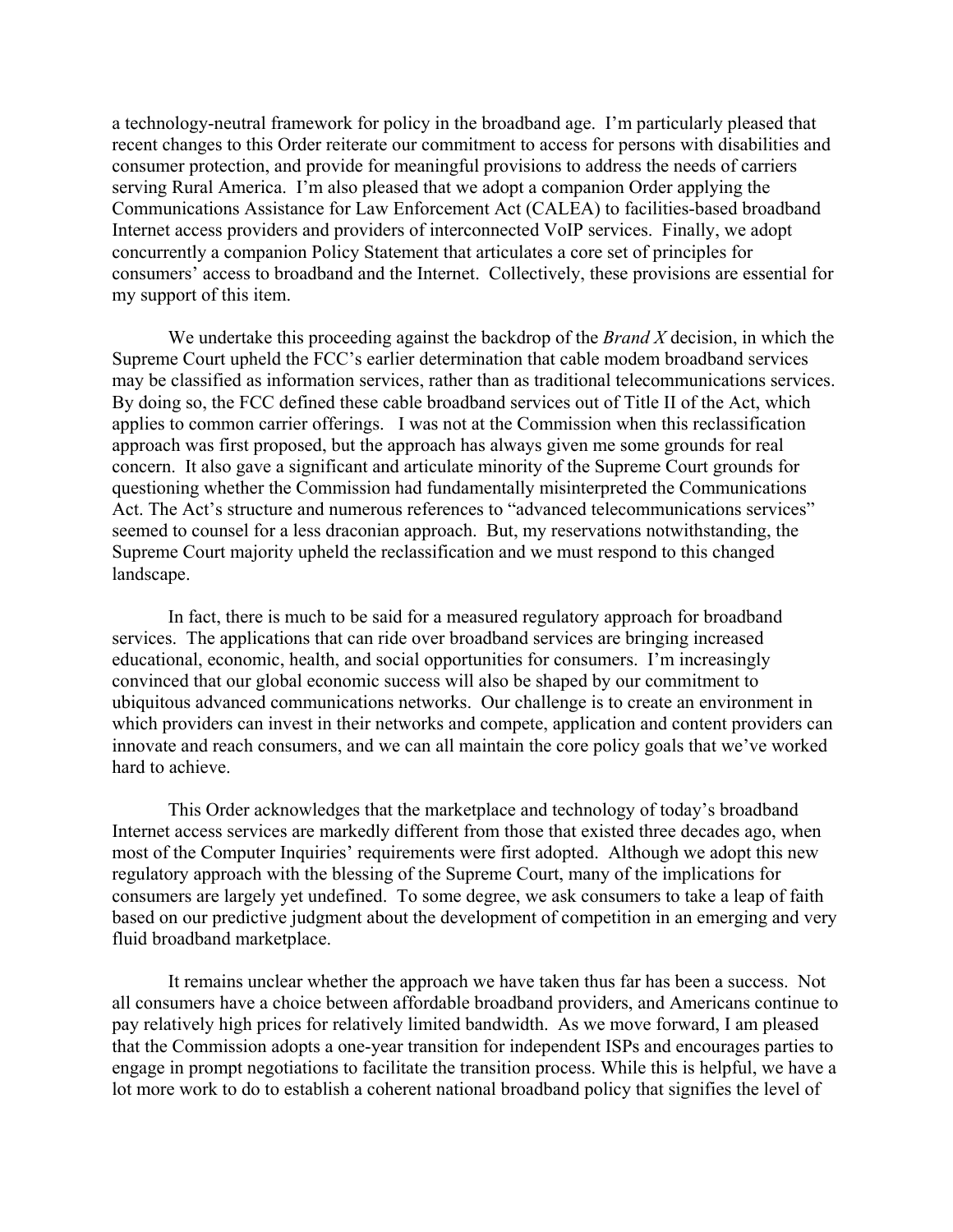commitment we need as a nation to speed the deployment of affordable broadband services to all Americans. So we will have to monitor closely the development of the broadband market and the effectiveness of this approach. If results don't improve, I hope we will reconsider what measures are needed to spur the level of competition necessary to lower prices and improve services for consumers.

A critical aspect of our decision to eliminate existing access requirement for ISPs is the Commission's adoption of a companion Policy Statement that articulates a core set of principles for consumers' access to broadband and the Internet. These principles are designed to ensure that consumers will always enjoy the full benefits of the Internet. I am also pleased that these principles, which will inform the Commission's future broadband and Internet-related policymaking, will apply across the range of broadband technologies. I commend in particular my colleague, Commissioner Copps, for his attention to this issue.

I am also pleased that changes were made to this Order that affirm our authority under Title I to ensure access for those with disabilities. Through sections 225 and 255 of the Act, Congress codified important principles that have ensured access to functionally-equivalent services for persons with disabilities. Millions of Americans with disabilities can benefit from widely-available and accessible broadband services. Indeed, at last month's open meeting, the Commission recognized the importance of broadband services to persons with disabilities, and celebrated the 15th anniversary of the Americans with Disabilities Act (ADA), by adopting a series of orders that improved the quality of and access to important communications services for the deaf and hard of hearing community. I strongly believe that we must not relegate the ADA's important protections to the world of narrowband telephone service, and I appreciate my colleagues' willingness to address this concern.

I'm also particularly pleased that this Order includes meaningful provisions to address the needs of carriers serving Rural America. By allowing rural providers to continue to offer their broadband services on a common carrier basis, and by allowing them to participate in the NECA pooling process, we maintain their ability to reduce administrative costs, minimize risk, and create incentives for investment in broadband facilities that are so crucial to the future of Rural America.

We also take important interim action here to preserve the stability of our universal service funding. Reclassifying broadband services as information services removes revenues from wireline broadband Internet access services from the mandatory contribution requirements of section 254, taking out a rapidly-growing segment of the telecommunications sector from the required contribution base. I would have preferred to exercise our permissive contribution authority now to address this potential decline in the contribution base permanently, but I am glad that we were able to agree to adopt an interim measure to preserve existing levels of universal service funding on a transitional basis. I also appreciate the Commission's commitment to take whatever action is necessary to preserve existing funding levels, including extending the transition or expanding the contribution base. These modifications to the Order are critical to my support of the item.